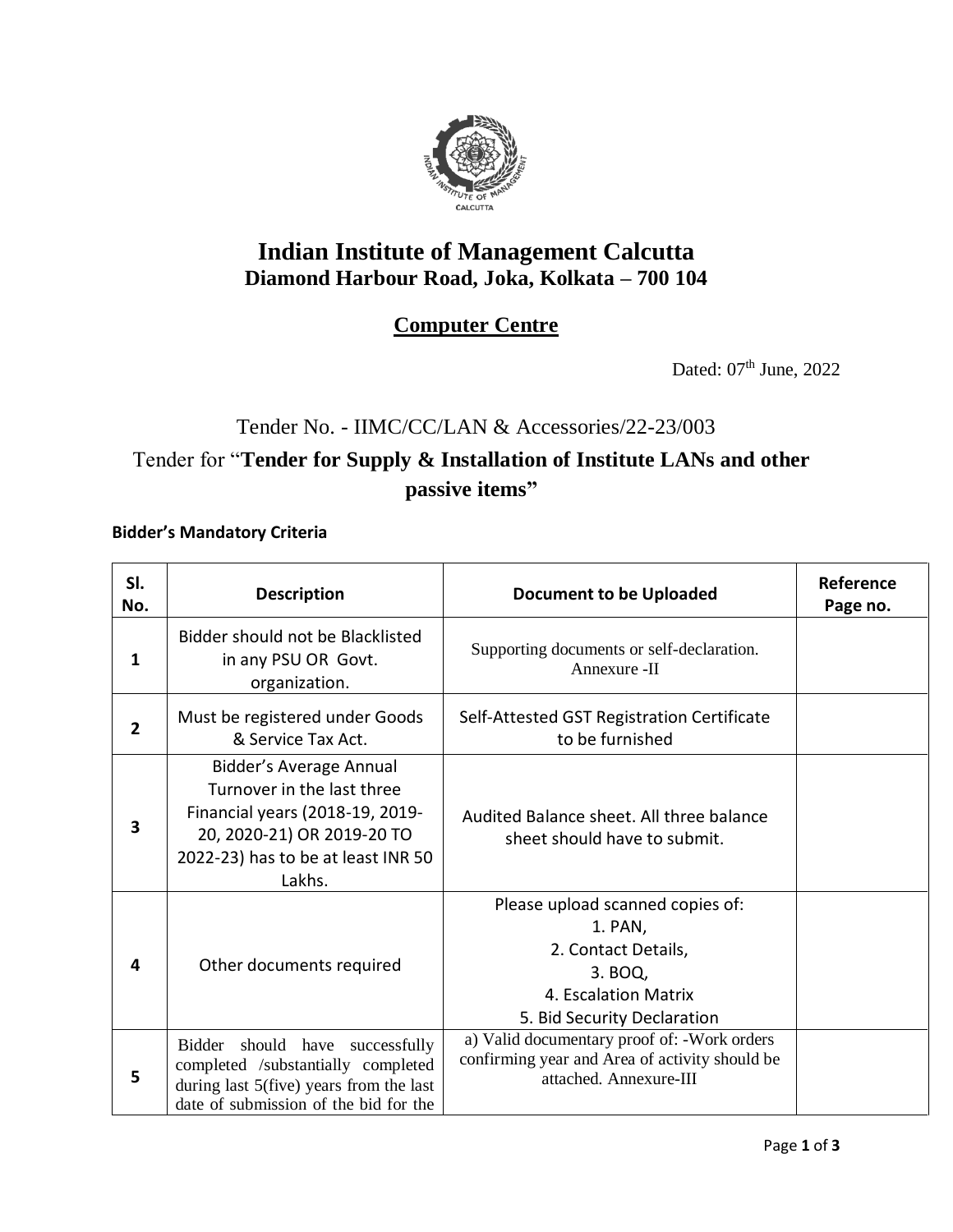|   | "similar"<br>works"<br>following<br>of<br>AMC of Networking<br>providing<br>Infrastructure (LAN) in Government<br>Sector<br>Departments/<br>Public<br>Undertaking/<br>Financial<br>Banks/<br>Institution/<br>Central<br>Autonomous<br>Bodies/State Autonomous Bodies/<br>reputed firms.<br>Three similar works, each of costing<br>minimum 40% of the estimated cost<br>put to this tender.<br><b>OR</b><br>Two similar works each of costing<br>minimum 60% of the estimated cost<br>put to this tender.<br><b>OR</b><br>One similar work costing minimum<br>80% of the estimated cost put to this<br>tender. |                                                                                                                                                                                                                                                                 |  |
|---|----------------------------------------------------------------------------------------------------------------------------------------------------------------------------------------------------------------------------------------------------------------------------------------------------------------------------------------------------------------------------------------------------------------------------------------------------------------------------------------------------------------------------------------------------------------------------------------------------------------|-----------------------------------------------------------------------------------------------------------------------------------------------------------------------------------------------------------------------------------------------------------------|--|
| 6 | The bidder should have at-least<br>minimum Five (5) Service Engineers<br>on its own pay roll.                                                                                                                                                                                                                                                                                                                                                                                                                                                                                                                  | Valid documentary proof of: - Certificate from<br>bidder for number of qualified Engineers<br>professionals employed by the bidder giving<br>names & address. And any supporting document<br>indicating that service engineers are on-board of<br>firm/company. |  |
| 7 | Bidder should have executed and<br>maintaining at least 3 similar project<br>in India for last 3 years                                                                                                                                                                                                                                                                                                                                                                                                                                                                                                         | Purchase/Work Orders for similar works                                                                                                                                                                                                                          |  |
| 8 | Bidder should be a Registered<br>company in India under the<br>Companies Act, 1956 or<br>equivalent.                                                                                                                                                                                                                                                                                                                                                                                                                                                                                                           | Documentary evidence (RoE or equivalent)                                                                                                                                                                                                                        |  |
| 9 | Bidder should have an office in<br>Kolkata.                                                                                                                                                                                                                                                                                                                                                                                                                                                                                                                                                                    | Documentary evidence                                                                                                                                                                                                                                            |  |

**Note:** Only those bidders who meet all the above criteria will be considered technically qualified.